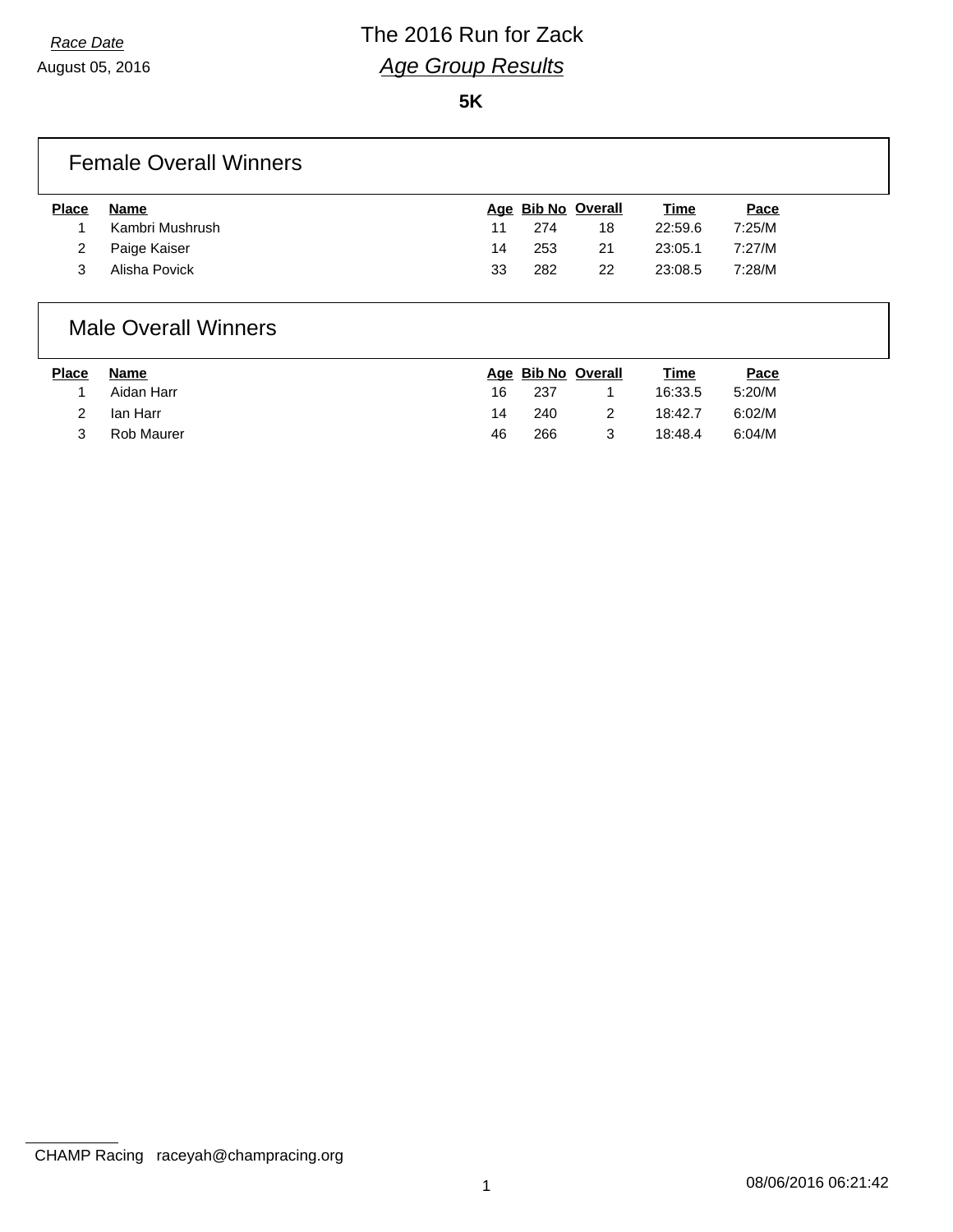**5K**

#### Female 13 and Under

| Place          | Name                  |                   | Age Bib No Overall |     | Time    | Pace    |
|----------------|-----------------------|-------------------|--------------------|-----|---------|---------|
| 1              | <b>Audrey Harr</b>    | 13                | 168                | 26  | 23:12.4 | 7:29/M  |
| $\overline{2}$ | Alexa Brick           | 11                | 211                | 43  | 24:42.5 | 7:58/M  |
| 3              | <b>Audrey Stanley</b> | 13                | 303                | 51  | 25:14.6 | 8:08/M  |
| 4              | Carly Pry             | 13                | 287                | 74  | 26:53.6 | 8:40/M  |
| 5              | Brianna Richardson    | 8                 | 354                | 110 | 30:57.4 | 9:59/M  |
| 6              | <b>Ryann Pipes</b>    | $12 \overline{ }$ | 369                | 118 | 31:06.2 | 10:02/M |
| 7              | Cary Young            | 12 <sup>2</sup>   | 398                | 135 | 33:35.1 | 10:50/M |
| 8              | Lili George           | $12 \overline{ }$ | 228                | 142 | 34:52.9 | 11:15/M |
| 9              | Annie Monaco          | 13                | 392                | 147 | 36:37.9 | 11:49/M |
| 10             | Sydney Anderson       | 13                | 394                | 152 | 37:26.1 | 12:05/M |
| 11             | Kenadie Watson        | 9                 | 339                | 159 | 39:04.7 | 12:36/M |
| 12             | Caitlin Poremba       | 13                | 281                | 164 | 39:41.8 | 12:48/M |
| 13             | Gabriella Richardson  | 6                 | 355                | 167 | 41:20.2 | 13:20/M |
|                |                       |                   |                    |     |         |         |

### Male 13 and Under

| <b>Name</b>          |    |     |     | <b>Time</b>        | Pace    |
|----------------------|----|-----|-----|--------------------|---------|
| <b>Drew Maurer</b>   | 13 | 267 | 8   | 21:09.9            | 6:49/M  |
| Chris Taylor         | 13 | 371 | 10  | 21:49.2            | 7:02/M  |
| <b>Drew Bailey</b>   | 13 | 206 | 30  | 23:38.2            | 7:37/M  |
| <b>Elliot Warner</b> | 12 | 335 | 47  | 24:56.7            | 8:03/M  |
| Konnor Tetzloff      | 12 | 320 | 49  | 24:59.7            | 8:04/M  |
| Kurtis Tetzloff      | 12 | 321 | 55  | 25:27.9            | 8:13/M  |
| Kobe Gaskin          | 12 | 226 | 58  | 25:35.0            | 8:15/M  |
| Dylan Studt          | 12 | 310 | 61  | 25:57.7            | 8:22/M  |
| Logan Garner         | 11 | 363 | 62  | 25:58.8            | 8:23/M  |
| Alex Karl            | 13 | 255 | 66  | 26:36.2            | 8:35/M  |
| <b>Colin Roberts</b> | 13 | 450 | 71  | 26:40.8            | 8:36/M  |
| Unknown Partic. 298  |    | 298 | 73  | 26:52.6            | 8:40/M  |
| Ben Barker           | 13 | 208 | 93  | 29:08.7            | 9:24/M  |
| <b>Justin Myers</b>  | 13 | 359 | 94  | 29:13.8            | 9:25/M  |
| Jackson Kinsey       | 12 | 256 | 97  | 29:23.6            | 9:29/M  |
| Simon Pugh           | 12 | 288 | 101 | 29:49.5            | 9:37/M  |
| Zach Hootman         | 13 | 246 | 103 | 30:32.0            | 9:51/M  |
| <b>Blake Chumney</b> | 12 | 216 | 105 | 30:33.6            | 9:51/M  |
| Dominic Watson       | 13 | 337 | 107 | 30:36.2            | 9:52/M  |
| Jonah Moore          | 13 | 365 | 117 | 31:04.2            | 10:01/M |
| Evan Ajanel          | 13 | 201 | 144 | 35:46.0            | 11:32/M |
| Kohl Watson          | 11 | 338 | 158 | 38:55.3            | 12:33/M |
| Logan (Jack) Ford    | 12 | 220 | 160 | 39:07.8            | 12:37/M |
| Aiden Hissner        | 12 | 245 | 169 | 45:22.4            | 14:38/M |
|                      |    |     |     | Age Bib No Overall |         |

CHAMP Racing raceyah@champracing.org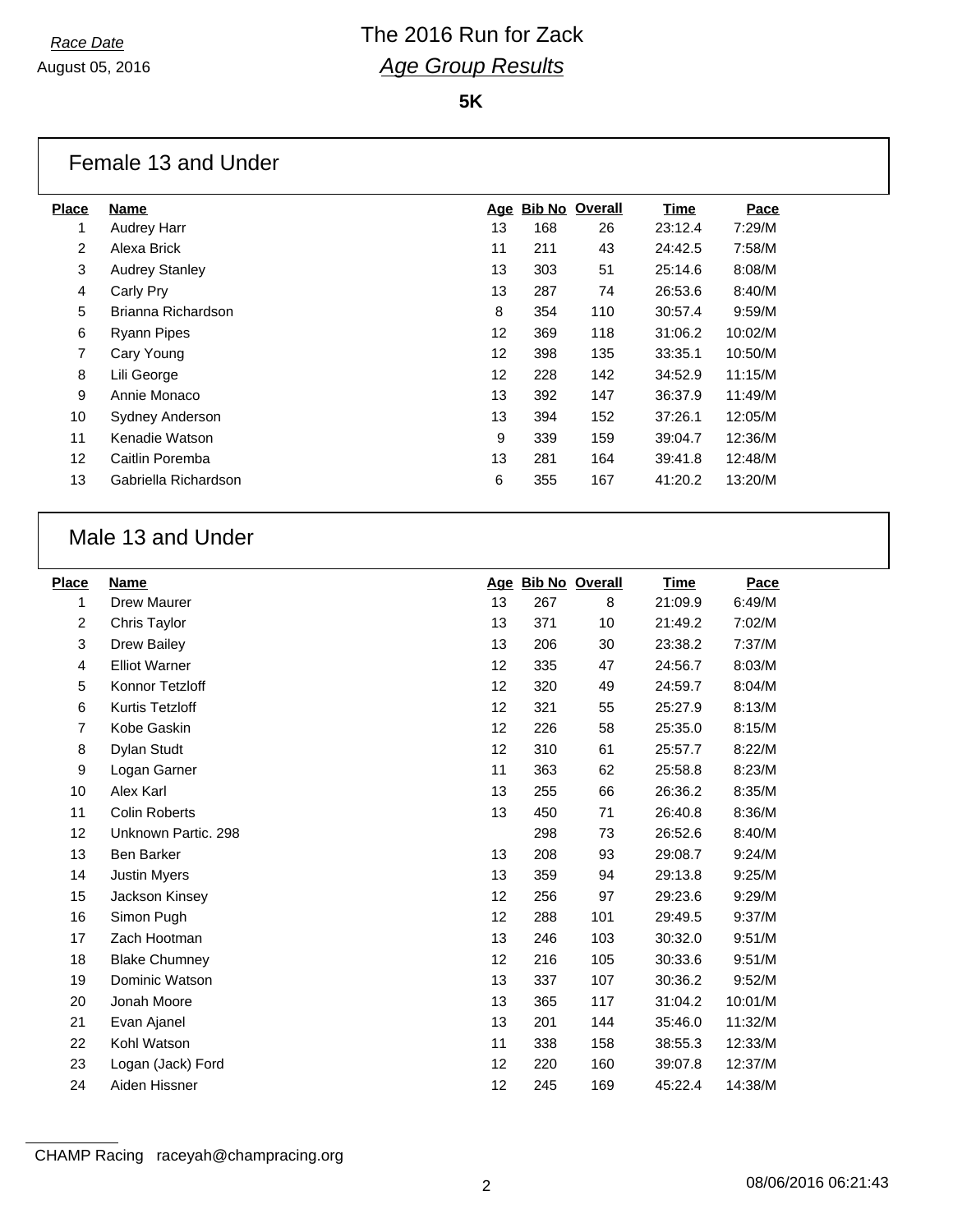August 05, 2016

**5K**

#### Female 14 to 19

| Place          | Name                 |    | Age Bib No Overall |     | <u>Time</u> | Pace    |
|----------------|----------------------|----|--------------------|-----|-------------|---------|
| 1              | Sarah Stoneman       | 15 | 304                | 35  | 24:07.8     | 7:47/M  |
| $\overline{c}$ | Natalie Davis        | 15 | 109                | 42  | 24:34.8     | 7:55/M  |
| 3              | Emma Harr            | 14 | 238                | 46  | 24:54.9     | 8:02/M  |
| 4              | Rebekah Stoneman     | 14 | 305                | 52  | 25:16.2     | 8:09/M  |
| 5              | Sarah Harr           | 17 | 235                | 57  | 25:34.2     | 8:15/M  |
| 6              | Alexee Miller        | 18 | 272                | 64  | 26:18.2     | 8:29/M  |
| $\overline{7}$ | Josie Pry            | 14 | 286                | 70  | 26:40.5     | 8:36/M  |
| 8              | Alayna Hastine       | 17 | 241                | 78  | 27:25.1     | 8:51/M  |
| 9              | Julia Henary         | 14 | 387                | 90  | 28:39.9     | 9:15/M  |
| 10             | <b>Tess Affolter</b> | 16 | 200                | 92  | 28:45.8     | 9:16/M  |
| 11             | Sydney Young         | 16 | 106                | 102 | 30:29.8     | 9:50/M  |
| 12             | Beyonce Cunningham   | 15 | 217                | 114 | 31:03.8     | 10:01/M |
| 13             | Jaden Niker          | 14 | 388                | 115 | 31:04.1     | 10:01/M |
| 14             | Annie Marie Monaco   | 14 | 396                | 116 | 31:04.2     | 10:01/M |
| 15             | <b>Evie Strauss</b>  | 14 | 308                | 119 | 31:07.4     | 10:02/M |
| 16             | Hannah Harr          | 18 | 233                | 123 | 31:35.6     | 10:11/M |
| 17             | <b>Summer Price</b>  | 17 | 380                | 124 | 31:35.7     | 10:11/M |
| 18             | Deany Feik           | 15 | 108                | 127 | 32:18.3     | 10:25/M |
| 19             | Laken Young          | 14 | 107                | 134 | 33:33.6     | 10:49/M |
| 20             | <b>Rachel Gursal</b> | 16 | 232                | 138 | 34:11.7     | 11:02/M |
| 21             | Leah Bailey          | 19 | 196                | 141 | 34:23.3     | 11:05/M |
| 22             | Cassidy Page         | 16 | 276                | 170 | 45:27.7     | 14:40/M |
| 23             | <b>Alexis Tinney</b> | 14 | 459                | 176 | 56:03.4     | 18:05/M |
| 24             | Hailey Incarnato     | 18 | 391                | 177 | 56:43.9     | 18:18/M |

### Male 14 to 19

| <b>Place</b>   | <b>Name</b>           |    | Age Bib No Overall |    | <b>Time</b> | Pace   |
|----------------|-----------------------|----|--------------------|----|-------------|--------|
| 1              | Joey Mushrush         | 14 | 275                | 5  | 19:59.4     | 6:27/M |
| $\overline{2}$ | <b>Storm Elsesser</b> | 16 | 155                | 6  | 20:27.1     | 6:36/M |
| 3              | <b>MAson Pipes</b>    | 16 | 157                | 11 | 21:57.4     | 7:05/M |
| 4              | <b>Tyler Ripley</b>   | 14 | 289                | 15 | 22:38.5     | 7:18/M |
| 5              | <b>Mitchell Pipes</b> | 16 | 159                | 17 | 22:44.1     | 7:20/M |
| 6              | John Tinney           | 16 | 322                | 19 | 22:59.9     | 7:25/M |
| 7              | <b>BLake Graner</b>   | 14 | 152                | 20 | 23:04.2     | 7:26/M |
| 8              | Kristian Kneffler     | 15 | 258                | 24 | 23:12.1     | 7:29/M |
| 9              | <b>Ryan Ripley</b>    | 14 | 290                | 25 | 23:12.3     | 7:29/M |
| 10             | <b>Brock Chumney</b>  | 15 | 151                | 27 | 23:14.8     | 7:30/M |
| 11             | Jarrod James          | 16 | 461                | 28 | 23:34.7     | 7:36/M |
| 12             | <b>Zander Ricklic</b> | 17 | 472                | 29 | 23:35.1     | 7:36/M |
| 13             | <b>CJ McCrory</b>     | 14 | 153                | 31 | 23:52.7     | 7:42/M |

CHAMP Racing raceyah@champracing.org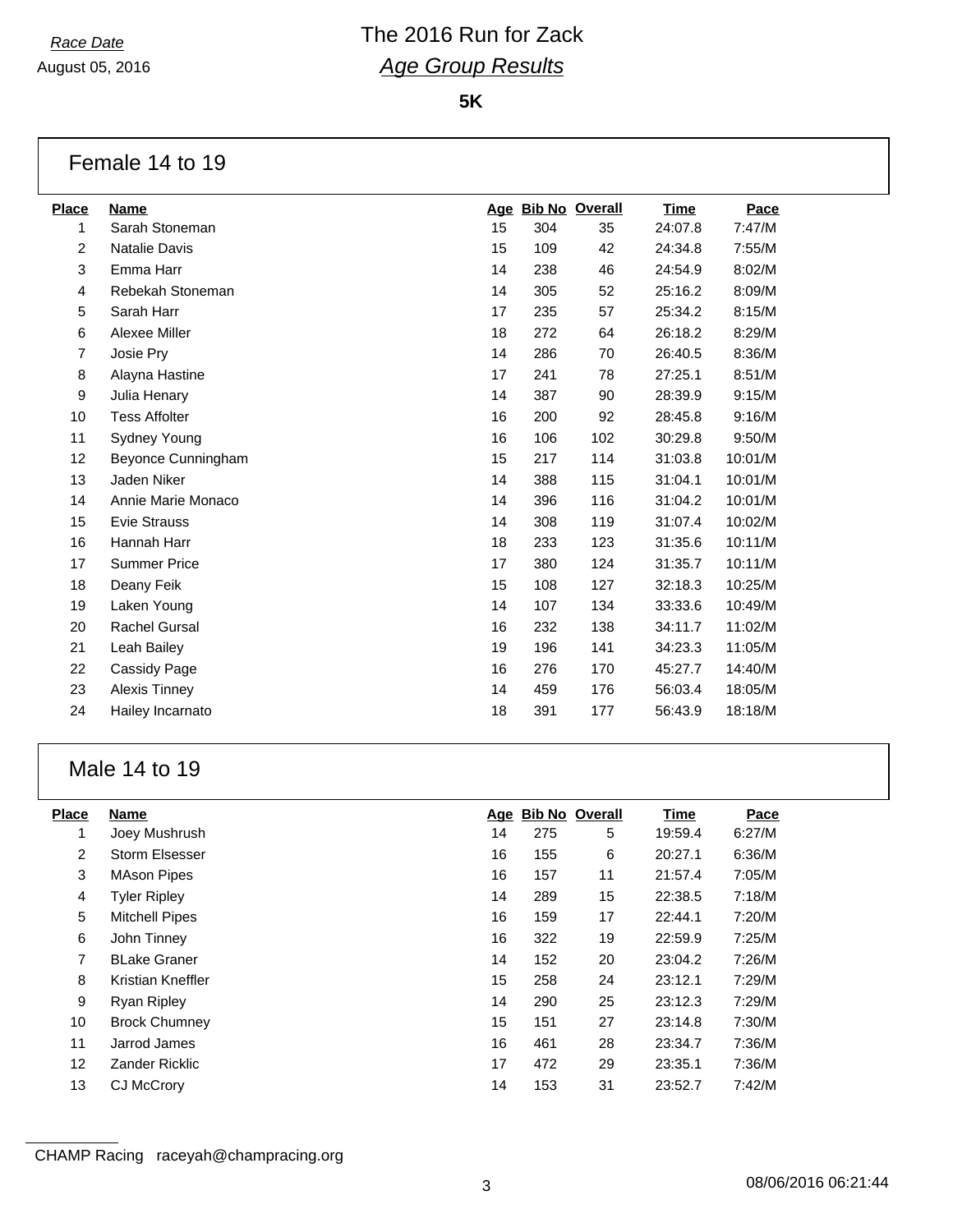August 05, 2016

**5K**

### Male 14 to 19

| <u>Place</u> | <b>Name</b>          |    | Age Bib No Overall |     | <u>Time</u> | Pace    |
|--------------|----------------------|----|--------------------|-----|-------------|---------|
| 14           | <b>Preston Banks</b> | 14 | 207                | 34  | 24:02.7     | 7:45/M  |
| 15           | Noah Markley         | 14 | 261                | 38  | 24:08.4     | 7:47/M  |
| 16           | Joe Boose            | 17 | 210                | 39  | 24:08.9     | 7:47/M  |
| 17           | <b>Travis Wilson</b> | 17 | 481                | 40  | 24:32.6     | 7:55/M  |
| 18           | Nate Voll            | 16 | 465                | 41  | 24:34.5     | 7:55/M  |
| 19           | Max Kendall          | 16 | 379                | 45  | 24:53.1     | 8:02/M  |
| 20           | <b>Eric Myers</b>    | 16 | 358                | 54  | 25:26.0     | 8:12/M  |
| 21           | Logan Pipes          | 18 | 350                | 65  | 26:25.4     | 8:31/M  |
| 22           | <b>Teddy Wallick</b> | 14 | 334                | 72  | 26:40.9     | 8:36/M  |
| 23           | Camryn Main          | 17 | 477                | 76  | 27:15.3     | 8:47/M  |
| 24           | <b>Kurtis Neal</b>   | 14 | 345                | 82  | 28:02.7     | 9:03/M  |
| 25           | Noah Harriman        | 14 | 480                | 83  | 28:02.9     | 9:03/M  |
| 26           | Roman McInturf       | 16 | 370                | 84  | 28:12.7     | 9:06/M  |
| 27           | Nick McEwan          | 15 | 484                | 85  | 28:13.1     | 9:06/M  |
| 28           | Alexander Gaskin     | 17 | 156                | 86  | 28:13.8     | 9:06/M  |
| 29           | LOgan Morehead       | 17 | 148                | 87  | 28:15.5     | 9:07/M  |
| 30           | Josh Kaeser          | 16 | 154                | 88  | 28:15.9     | 9:07/M  |
| 31           | Nolan Honecker       | 17 | 485                | 89  | 28:16.4     | 9:07/M  |
| 32           | Nicholas Banks       | 15 | 482                | 100 | 29:46.3     | 9:36/M  |
| 33           | Zach Devecka         | 15 | 150                | 104 | 30:33.5     | 9:51/M  |
| 34           | John Marshall        | 18 | 263                | 133 | 33:23.1     | 10:46/M |
| 35           | Luke Frantz          | 15 | 224                | 139 | 34:13.7     | 11:02/M |
| 36           | Nolan Porter         | 14 | 373                | 143 | 35:00.9     | 11:17/M |
| 37           | Danian Cash          | 15 | 344                | 153 | 37:26.5     | 12:05/M |
| 38           | Chris Reed           | 16 | 390                | 163 | 39:27.1     | 12:44/M |
| 39           | Mike Karl            | 17 | 464                | 165 | 40:03.9     | 12:55/M |
| 40           | Gage Wartzentrube    | 14 | 149                | 166 | 40:06.3     | 12:56/M |
| 41           | Jimmy Gold           | 17 | 349                | 178 | 56:45.1     | 18:18/M |
|              |                      |    |                    |     |             |         |

### Female 20 to 24

| <b>Place</b> | <b>Name</b>            |    | Age Bib No Overall |     | Time    | Pace    |  |
|--------------|------------------------|----|--------------------|-----|---------|---------|--|
|              | Meghan Frantz          | 21 | 222                | 68  | 26:38.3 | 8:35/M  |  |
|              | Katie Cameron          | 21 | 212                | 81  | 27:57.3 | 9:01/M  |  |
| 3            | Jessica Pipes          | 23 | 280                | 120 | 31:11.9 | 10:04/M |  |
| 4            | Josephine Feik         | 20 | 219                | 125 | 31:41.5 | 10:13/M |  |
| 5            | <b>Bre Geib</b>        | 22 | 227                | 128 | 32:19.4 | 10:25/M |  |
| 6            | <b>Taylor Affolter</b> | 21 | 400                | 132 | 33:22.9 | 10:46/M |  |
|              |                        |    |                    |     |         |         |  |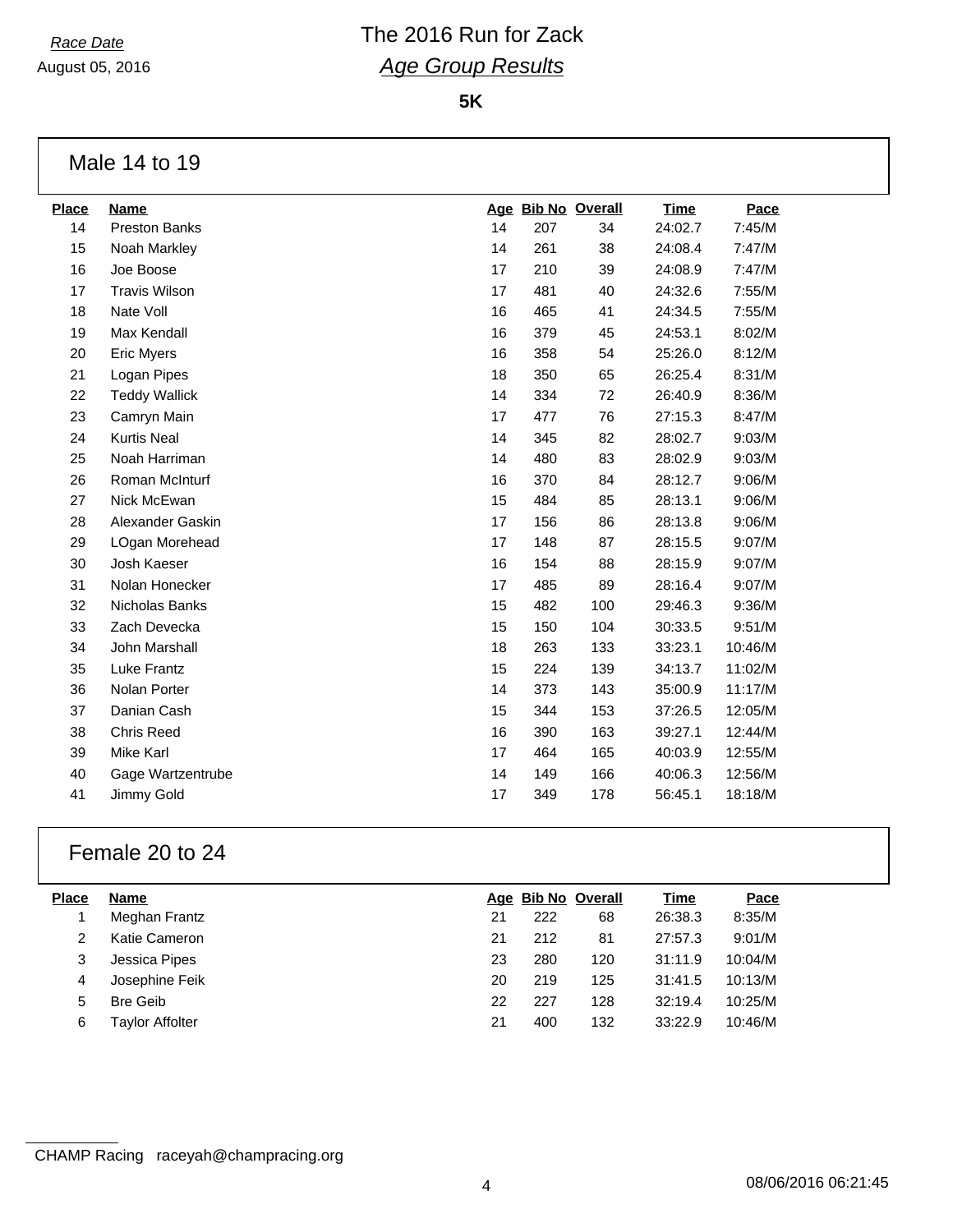**5K**

|                | Male 20 to 24         |    |     |                    |             |         |  |
|----------------|-----------------------|----|-----|--------------------|-------------|---------|--|
| <b>Place</b>   | <b>Name</b>           |    |     | Age Bib No Overall | <b>Time</b> | Pace    |  |
| $\mathbf{1}$   | Jeff Wengerd          | 24 | 397 | 37                 | 24:08.1     | 7:47/M  |  |
| $\overline{c}$ | Cody Gordon           | 24 | 231 | 48                 | 24:59.5     | 8:04/M  |  |
| 3              | <b>Chris Pipes</b>    | 23 | 279 | 121                | 31:12.0     | 10:04/M |  |
|                | Female 25 to 29       |    |     |                    |             |         |  |
| <b>Place</b>   | <b>Name</b>           |    |     | Age Bib No Overall | <b>Time</b> | Pace    |  |
| $\mathbf{1}$   | Nicole McDonnell      | 27 | 368 | 33                 | 23:57.7     | 7:44/M  |  |
| $\overline{c}$ | <b>Tracy Payne</b>    | 25 | 278 | 77                 | 27:25.0     | 8:51/M  |  |
| 3              | Desiree Watson        | 26 | 381 | 145                | 36:02.0     | 11:37/M |  |
|                | Male 25 to 29         |    |     |                    |             |         |  |
| <b>Place</b>   | <b>Name</b>           |    |     | Age Bib No Overall | <b>Time</b> | Pace    |  |
| 1              | Joshua Dixon          | 27 | 378 | 53                 | 25:19.0     | 8:10/M  |  |
|                | Female 30 to 34       |    |     |                    |             |         |  |
| <b>Place</b>   | <b>Name</b>           |    |     | Age Bib No Overall | <b>Time</b> | Pace    |  |
| 1              | <b>Haley McPeak</b>   | 30 | 386 | 69                 | 26:39.0     | 8:36/M  |  |
| 2              | <b>Libby Wallick</b>  | 33 | 332 | 130                | 32:49.5     | 10:35/M |  |
| 3              | Richelle Richardson   | 31 | 356 | 154                | 37:42.1     | 12:10/M |  |
| 4              | Natalie Miller        | 30 | 271 | 173                | 48:58.5     | 15:48/M |  |
|                | Male 30 to 34         |    |     |                    |             |         |  |
| <b>Place</b>   | <b>Name</b>           |    |     | Age Bib No Overall | <b>Time</b> | Pace    |  |
| 1              | Derrick Castello      | 34 | 214 | 9                  | 21:44.7     | 7:01/M  |  |
| 2              | <b>Patrick Faller</b> | 33 | 383 | 12                 | 22:00.0     | 7:06/M  |  |
| 3              | Heath Watson          | 30 | 336 | 13                 | 22:21.1     | 7:13/M  |  |
| 4              | James Mullet          | 34 | 376 | 137                | 34:02.9     | 10:59/M |  |
| 5              | Shawn Patterson       | 31 | 393 | 149                | 37:15.1     | 12:01/M |  |
| 6              | Chris Richardson      | 32 | 357 | 168                | 41:20.5     | 13:20/M |  |
|                | Female 35 to 39       |    |     |                    |             |         |  |
| <b>Place</b>   | <b>Name</b>           |    |     | Age Bib No Overall | <b>Time</b> | Pace    |  |
| 1              | Sharla West           | 35 | 340 | 112                | 30:59.6     | 10:00/M |  |

CHAMP Racing raceyah@champracing.org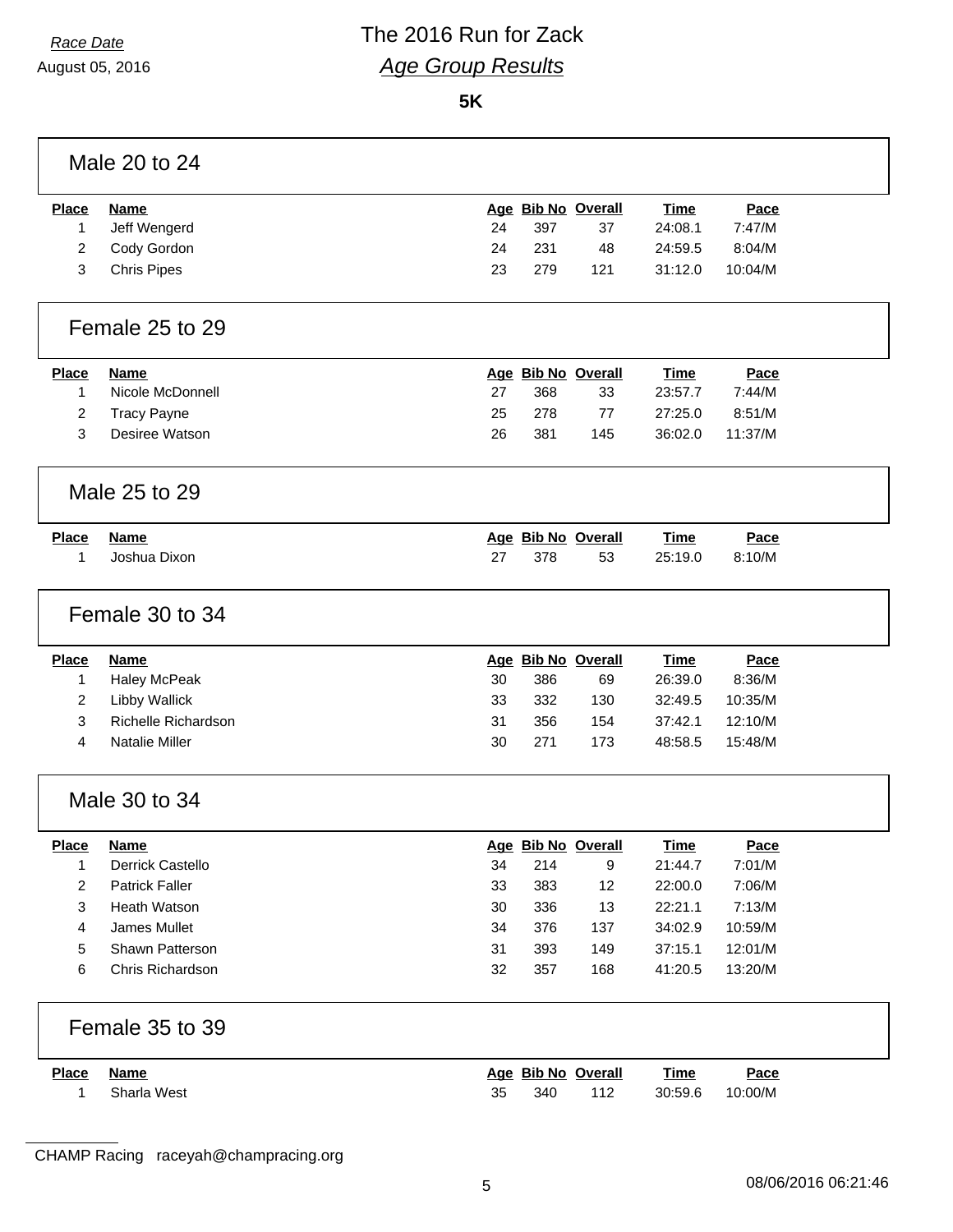August 05, 2016

 $\Gamma$ 

## *Race Date* The 2016 Run for Zack *Age Group Results*

**5K**

|                         | Female 35 to 39        |    |                    |                |             |         |
|-------------------------|------------------------|----|--------------------|----------------|-------------|---------|
| <b>Place</b>            | <b>Name</b>            |    | Age Bib No Overall |                | <b>Time</b> | Pace    |
| $\overline{2}$          | Amy Ehret              | 35 | 218                | 122            | 31:19.3     | 10:06/M |
| 3                       | Meranda Tinney         | 37 | 327                | 175            | 56:03.2     | 18:05/M |
|                         | Male 35 to 39          |    |                    |                |             |         |
| <b>Place</b>            | <b>Name</b>            |    | Age Bib No Overall |                | <b>Time</b> | Pace    |
| 1                       | Aj Kandel              | 39 | 254                | $\overline{7}$ | 20:53.2     | 6:44/M  |
| $\overline{2}$          | <b>Brandon Koch</b>    | 35 | 260                | 36             | 24:08.0     | 7:47/M  |
| 3                       | Josh Piccin            | 35 | 385                | 56             | 25:30.1     | 8:14/M  |
| 4                       | Matt Kinsey            | 39 | 382                | 60             | 25:49.7     | 8:20/M  |
|                         | Female 40 to 44        |    |                    |                |             |         |
| <b>Place</b>            | <b>Name</b>            |    | Age Bib No Overall |                | <b>Time</b> | Pace    |
| 1                       | Ellen Rogers           | 41 | 451                | 80             | 27:56.7     | 9:01/M  |
| $\overline{2}$          | Shanda Mushrush        | 41 | 273                | 111            | 30:58.2     | 9:59/M  |
| $\mathbf{3}$            | <b>Tracey Viereck</b>  | 44 | 331                | 171            | 47:51.1     | 15:26/M |
|                         | Male 40 to 44          |    |                    |                |             |         |
| <b>Place</b>            | <b>Name</b>            |    | Age Bib No Overall |                | <b>Time</b> | Pace    |
| 1                       | Rick Simko, Jr.        | 40 | 372                | 75             | 27:06.5     | 8:45/M  |
| $\overline{2}$          | <b>Quinn Wallick</b>   | 40 | 333                | 131            | 32:51.4     | 10:36/M |
| 3                       | <b>Robert Smith</b>    | 44 | 301                | 162            | 39:26.6     | 12:43/M |
|                         | Female 45 to 49        |    |                    |                |             |         |
| <b>Place</b>            | <b>Name</b>            |    | Age Bib No Overall |                | <b>Time</b> | Pace    |
| $\mathbf{1}$            | Sandy Himes            | 47 | 244                | 32             | 23:55.8     | 7:43/M  |
| $\overline{c}$          | Joyce Anderson         | 47 | 202                | 59             | 25:48.2     | 8:19/M  |
| $\mathbf{3}$            | Carla Pry              | 45 | 283                | 108            | 30:45.3     | 9:55/M  |
| $\overline{\mathbf{4}}$ | <b>SHelly Elsesser</b> | 45 | 162                | 148            | 37:01.3     | 11:56/M |
| $\sqrt{5}$              | Amy Palmer             | 46 | 277                | 150            | 37:18.2     | 12:02/M |
| 6                       | <b>Michelle Pipes</b>  | 49 | 161                | 157            | 38:03.7     | 12:16/M |
| $\overline{7}$          | Susan Morehead         | 46 | 205                | 174            | 48:59.9     | 15:48/M |
|                         |                        |    |                    |                |             |         |

٦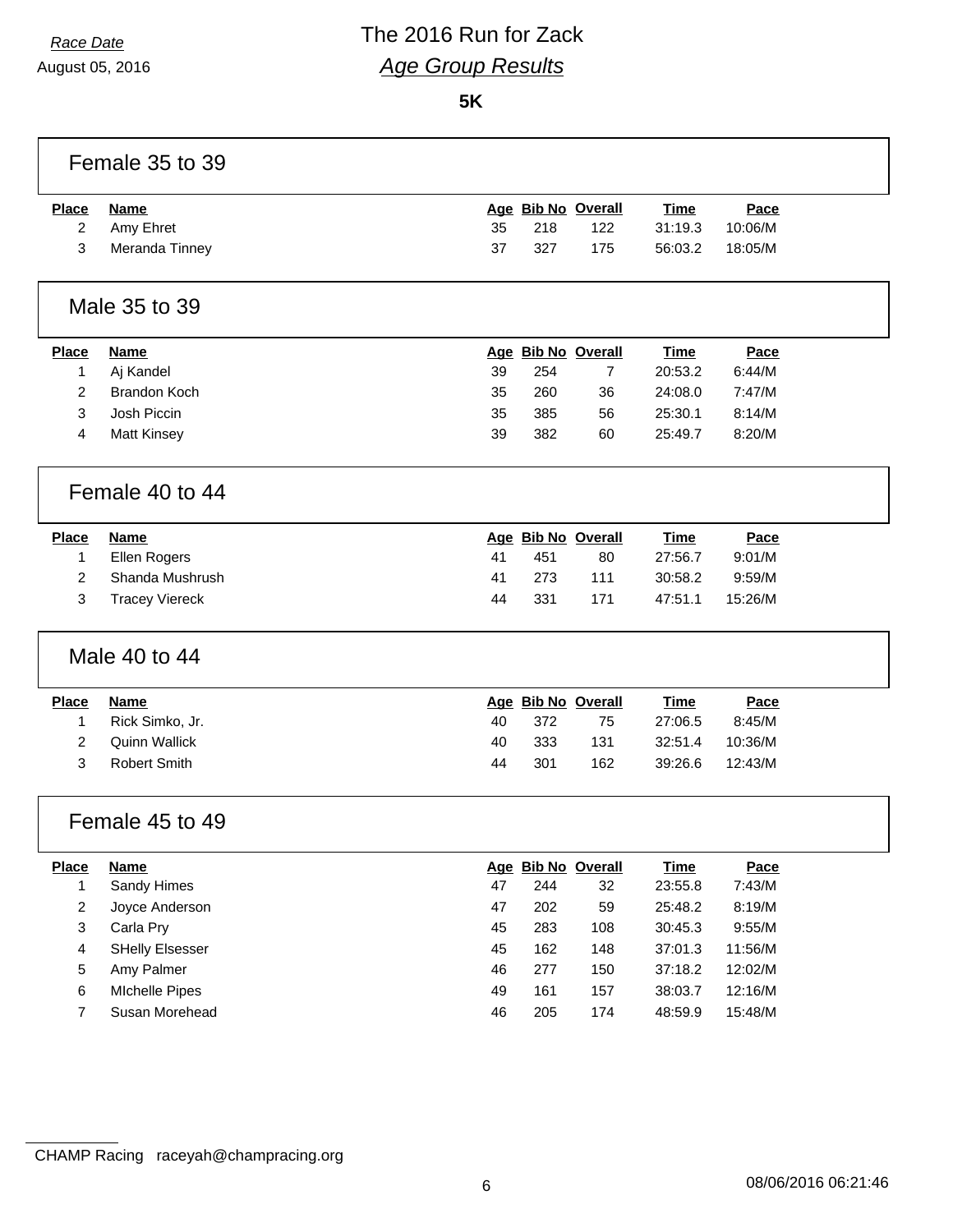**5K**

| <b>Time</b><br>Pace<br>25:13.7<br>8:08/M<br>28:43.5<br>9:16/M<br>29:19.3<br>9:27/M<br>29:41.8<br>9:35/M<br><b>Time</b><br>Pace<br>31:02.5<br>10:01/M<br>34:22.7<br>11:05/M<br>37:19.0<br>12:02/M<br>38:03.6<br>12:16/M |
|------------------------------------------------------------------------------------------------------------------------------------------------------------------------------------------------------------------------|
|                                                                                                                                                                                                                        |
|                                                                                                                                                                                                                        |
|                                                                                                                                                                                                                        |
|                                                                                                                                                                                                                        |
|                                                                                                                                                                                                                        |
|                                                                                                                                                                                                                        |
|                                                                                                                                                                                                                        |
|                                                                                                                                                                                                                        |
|                                                                                                                                                                                                                        |
|                                                                                                                                                                                                                        |
|                                                                                                                                                                                                                        |
|                                                                                                                                                                                                                        |
| Pace                                                                                                                                                                                                                   |
| 19:05.5<br>6:09/M                                                                                                                                                                                                      |
| 8:01/M                                                                                                                                                                                                                 |
| 26:02.1<br>8:24/M                                                                                                                                                                                                      |
| 26:37.4<br>8:35/M                                                                                                                                                                                                      |
| 10:18/M                                                                                                                                                                                                                |
| 11:40/M                                                                                                                                                                                                                |
|                                                                                                                                                                                                                        |
| Pace                                                                                                                                                                                                                   |
| 30:33.7<br>9:51/M                                                                                                                                                                                                      |
| 33:55.7<br>10:56/M                                                                                                                                                                                                     |
| 37:42.2<br>12:10/M                                                                                                                                                                                                     |
|                                                                                                                                                                                                                        |
| Pace                                                                                                                                                                                                                   |
| 22:34.3<br>7:17/M                                                                                                                                                                                                      |
| 29:25.6<br>9:29/M                                                                                                                                                                                                      |
| 30:56.9<br>9:59/M                                                                                                                                                                                                      |
| <b>Time</b><br>24:52.1<br>31:55.1<br>36:10.1<br><b>Time</b><br><b>Time</b>                                                                                                                                             |